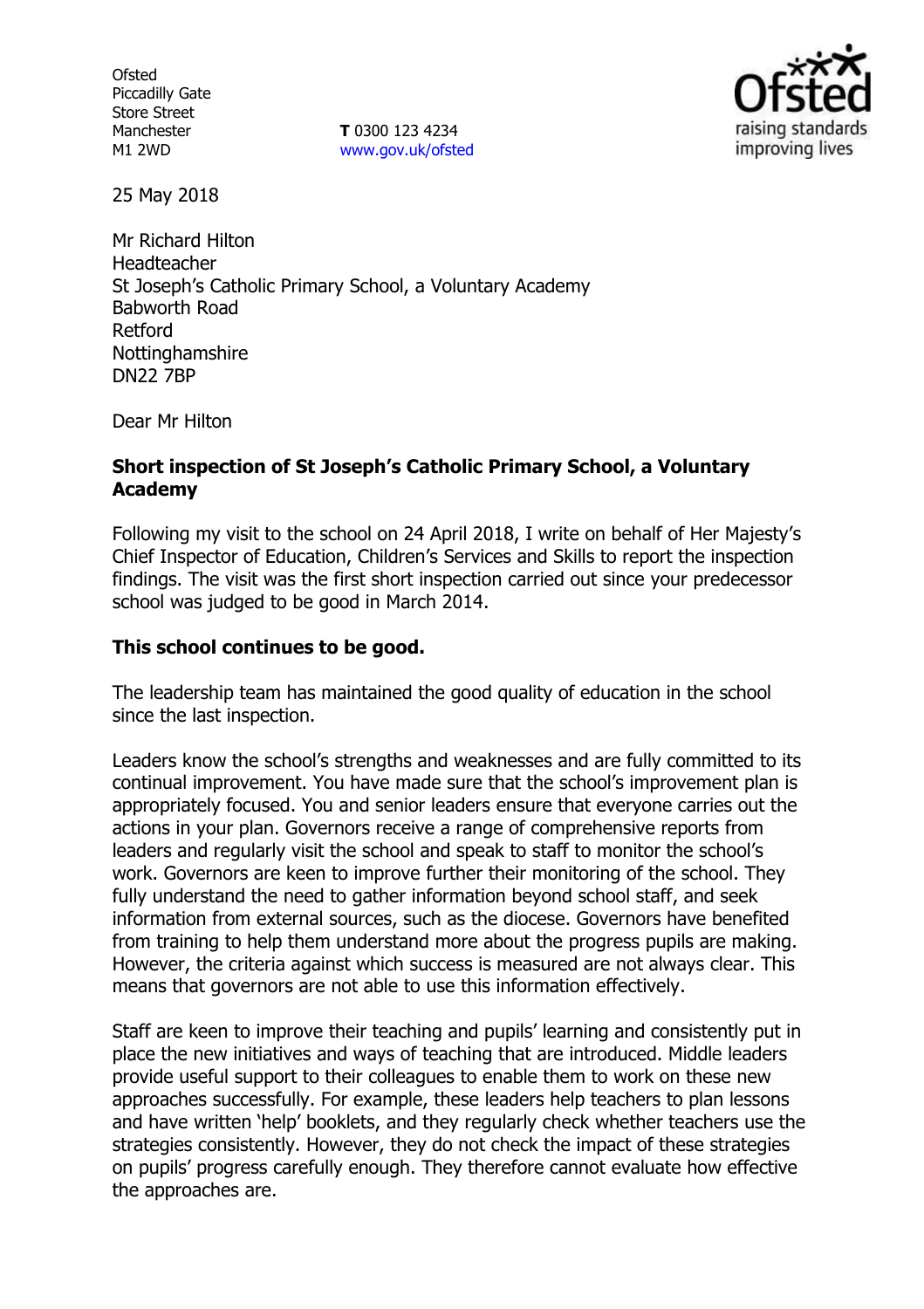

Pupils are polite and well mannered around school. They generally focus well in lessons because teachers provide them with interesting tasks and activities. Adults provide effective additional support for those pupils who need it. For example, you recently received an accolade from the local authority for the support you give pupils who have attention deficit hyperactivity disorder (ADHD). The pupils I spoke with were articulate and eager to share their views about their school. They enjoy lessons and value the variety of opportunities to be creative through music, dance and art. They appreciate the choice of after-school clubs. They also explained that teachers set just the right amount of homework. As one pupil explained, 'School values our family time.'

Parents and carers are generally positive about the school. Typically, they say that it has a 'warm, friendly and welcoming' atmosphere and they are assured that their children are 'in safe hands'. One parent explained that, 'Pupils are encouraged to think of others and help whenever they can'. This is evident through the school's dedicated 'Mini Vinnies', a group of pupils who buddy anyone who is lonely on the playground and also help out in the wider community. Recently, this group organised collections for the food bank and made Candlemas cards for local residents and housebound parishioners. Most parents are confident that their child is making good progress and would recommend the school. One parent described it simply as 'the best school!'

In the previous inspection report, you were asked to raise standards and rates of progress by ensuring that pupils are set work in mathematics that requires them to apply their skills in problem-solving and reasoning activities and real-life situations. In one class, I saw pupils using weighing scales to check their estimates of the weight of real fruit, and in pupils' maths books, I saw that they were regularly solving challenging problems. In 2017, pupils' outcomes in mathematics at key stages 1 and 2 demonstrate that you have secured some improvement. Some Year 6 pupils I spoke with said that they are confident with arithmetic and their reasoning skills are improving. Recently, you and other leaders have increased the staff training you provide on this aspect, as you aim to challenge pupils to a deeper level of understanding and to achieve even better outcomes.

Leaders were also asked to provide more opportunities for pupils to write imaginatively and at length. It is clear from pupils' independent writing journals that they have many opportunities to do this. Teachers have inspired pupils to write throughout the curriculum. Pupils' outcomes in writing by the end of Year 6 in 2017 were broadly in line with the national average overall. However, you and your leaders have rightly recognised that boys did not achieve as well as girls in writing. You have already begun to tackle this issue.

Since the last inspection, you have made sure that the school's plans for improvement include more information about the progress you expect pupils to make. However, not all success criteria are clear enough for you to measure the impact of your actions and for governors to hold you to account with precision.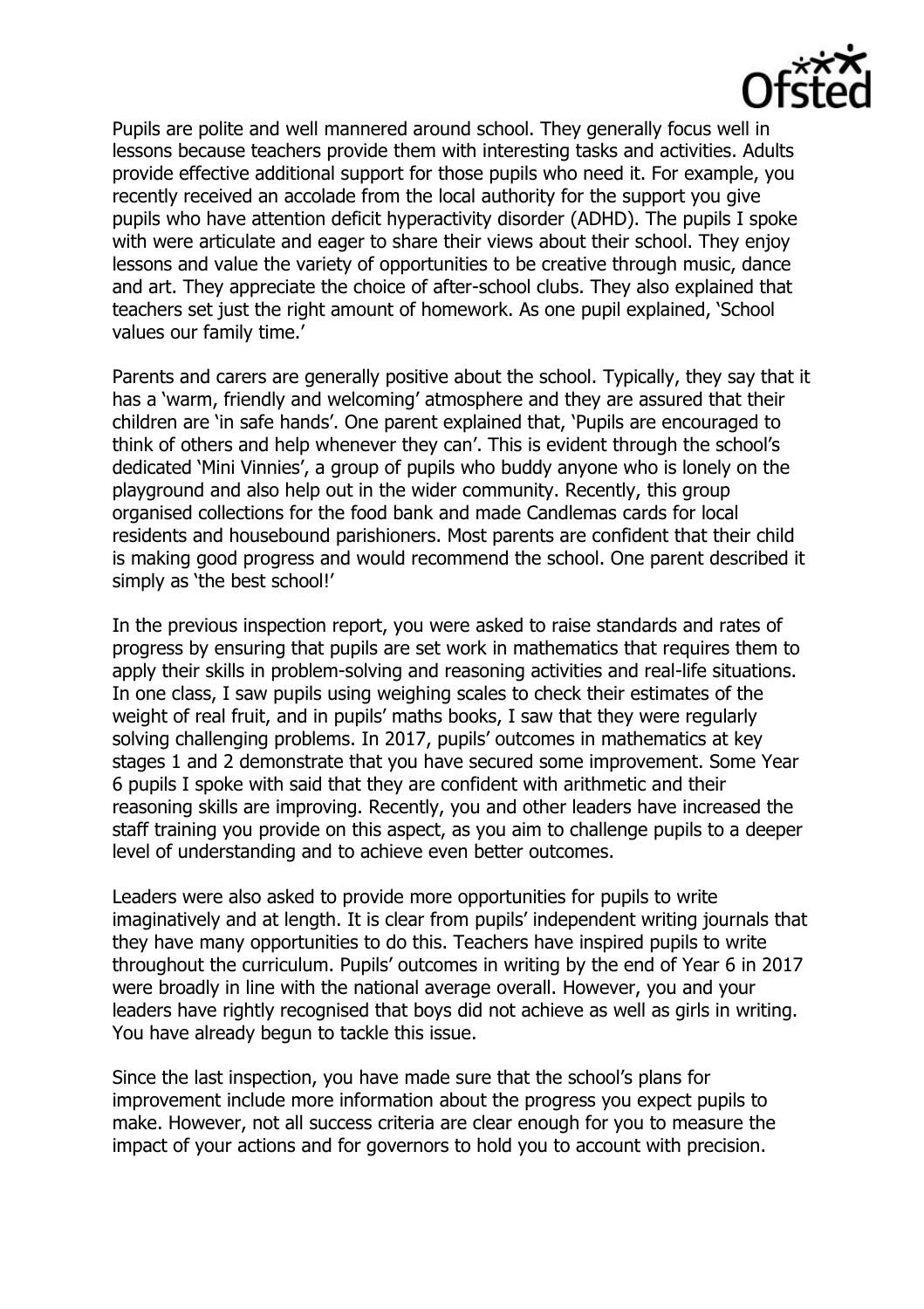

# **Safeguarding is effective.**

The leadership team has ensured that all safeguarding arrangements are fit for purpose. New staff and volunteers are rigorously checked before working with pupils. The knowledgeable staff ensure that all statutory requirements are met. Recruitment records and records of safeguarding concerns are well maintained and managed. The safeguarding policy is comprehensive and regularly updated and provides clear allocated lines of responsibility, including for governors. The safeguarding governor regularly visits school to carry out thorough checks of records and procedures, and reports back to the full governing body.

Pupils say that they know how to stay safe. The curriculum provides regular opportunities for them to learn about pertinent issues, such e-safety. You provide workshops for pupils so they know how to keep themselves safe online and pupils have recently learned about mental health and self-harm. Pupils are confident they have an adult they can speak to in school if they are worried about anything. Staff know how to pass on any concerns they may have about the welfare of a pupil.

You ensure that staff receive appropriate safeguarding training. You also provide regular updates for staff and governors, ensuring that this important issue is at the forefront of everyone's minds. You focus on a range of specific issues, such as esafety or sexting, and staff and governors have completed training on the government's 'Prevent' duty. Although staff receive appropriate and relevant training, the systems to record and track this training make it difficult for you to ensure that no member of staff is overlooked or has gaps in their knowledge.

### **Inspection findings**

- Boys make less progress than girls, particularly in writing. Leaders are taking effective action to ensure that boys are engaged and motivated to write in all subjects. For example, leaders have introduced a new outdoor classroom and special themed weeks, such as animals or Diwali, where all pupils have opportunities to write about these topics. Teachers plan some exciting activities that stimulate pupils' interest in writing and pupils have entered several writing competitions. You are especially proud that some older pupils recently took first place in a regional 'Premier League' writing competition.
- Leaders have recently introduced a new programme to help staff improve how they teach grammar, punctuation and spelling. Teachers are consistently using the programme throughout school. However, it is too early to judge the impact of this strategy on the boys' independent writing. The school's current assessment information shows that boys' achievement in writing still has some way to go to catch up with that of girls, particularly in key stage 2. Moreover, leaders do not fully evaluate the impact of their actions to improve boys' progress.
- $\blacksquare$  The deputy headteacher has a clear overview of how the pupil premium funding is spent. She is carefully monitoring the progress that disadvantaged pupils make in English and mathematics. Records show that pupils who are falling behind are provided with individual support and that teachers and teaching assistants jointly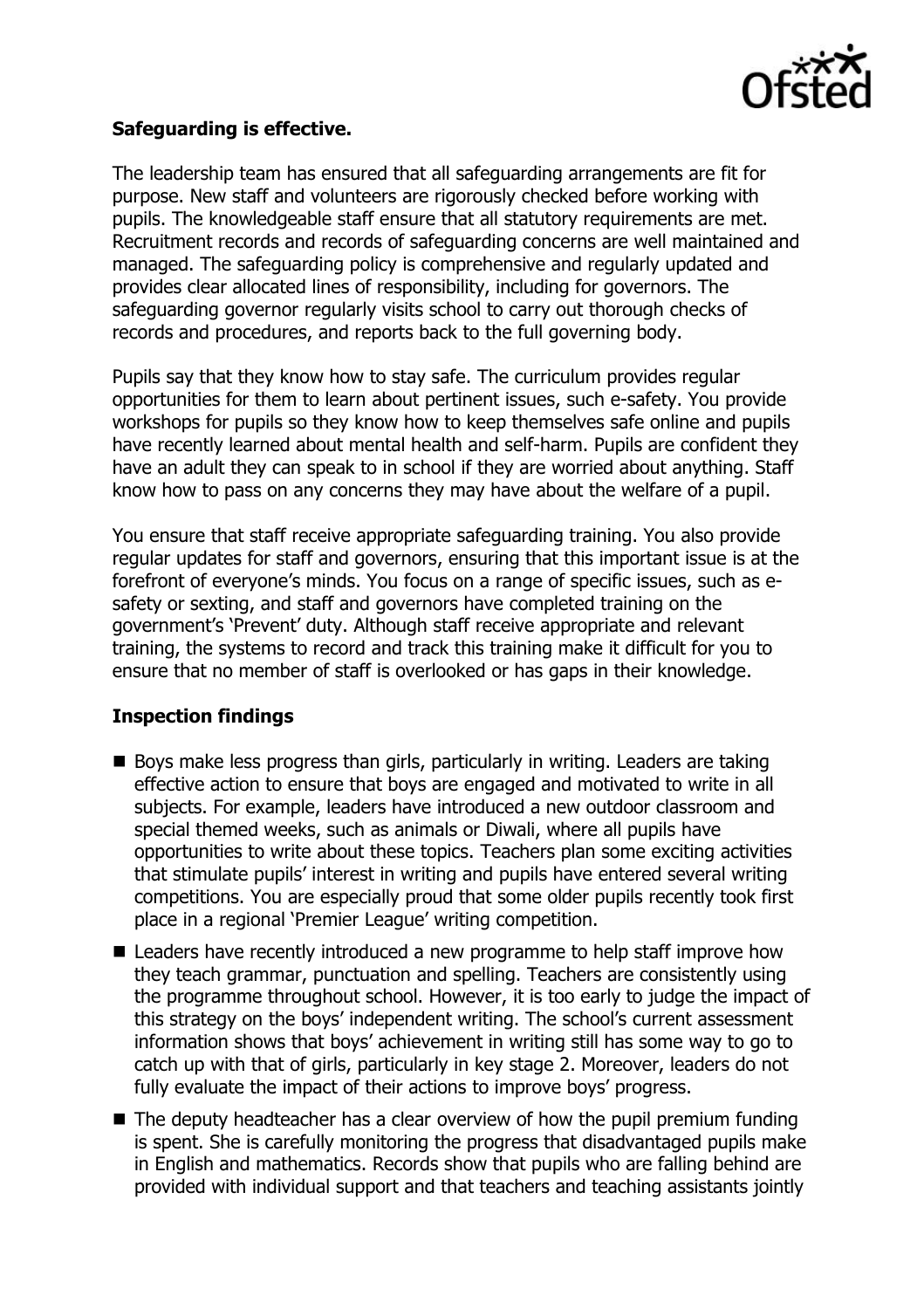

assess the difference this makes for these individual pupils.

- The school's own assessment information shows that many disadvantaged pupils are making the progress you expect of them from their starting points. However, leaders have not identified with sufficient precision the barriers to learning faced by the individual disadvantaged pupils. This means that they have not been able to provide the specific support that will help them to make the progress of which they are capable. Leaders have not evaluated the impact of the pupil premium funding in sufficient detail to know what is working well and what is less successful. You make sure that governors receive regular updates on what actions have been taken and on the current achievement of disadvantaged pupils. However, this information is not detailed enough to enable governors to know which actions are working, and therefore to hold leaders to account thoroughly for the spending of this funding.
- **Parents who expressed a view were unanimously positive about the start their** children get in early years. They know their children are safe and well cared for, and they are exceptionally pleased with the progress their children make. During our tour of the classrooms, we saw that teachers in early years plan exciting and imaginative activities to capture children's interests. The classrooms are calm and productive and children focus well on their activities. During our visit to the Reception class (known in school as 'Foundation Stage 2'), children were excitedly writing a letter to a fairy after they had built replacements for some vandalised fairy houses. The children in Nursery (known in school as 'Foundation Stage 1) were eager to create collage pictures of the fairy. It was clear that adults have established high expectations, as children worked well alongside each other, using scissors and other resources with great care.
- The knowledgeable early years leader has clearly identified that children's communication and language skills are typically weaker than would be expected for their age when they start in Nursery. She has put in place appropriate actions, such as training staff to particularly support children with developing language and vocabulary, and has involved the local children's centre. The early years leader has also involved parents by inviting them into the classroom more and providing support for them to help their children at home, such as modelling talk with children. Current assessment information shows that children are making good progress in this area. The proportion of children achieving the good level of development by the end of Reception Year shows that most children have caught up and are where they need to be by the time they start Year 1.

### **Next steps for the school**

Leaders and those responsible for governance should ensure that:

- $\blacksquare$  they develop the role of middle leaders so they are able to evaluate the impact of the actions they take to improve pupils' learning and use this to inform future actions
- they identify more precisely the barriers to learning for disadvantaged pupils, implementing actions to overcome them and evaluating their actions more